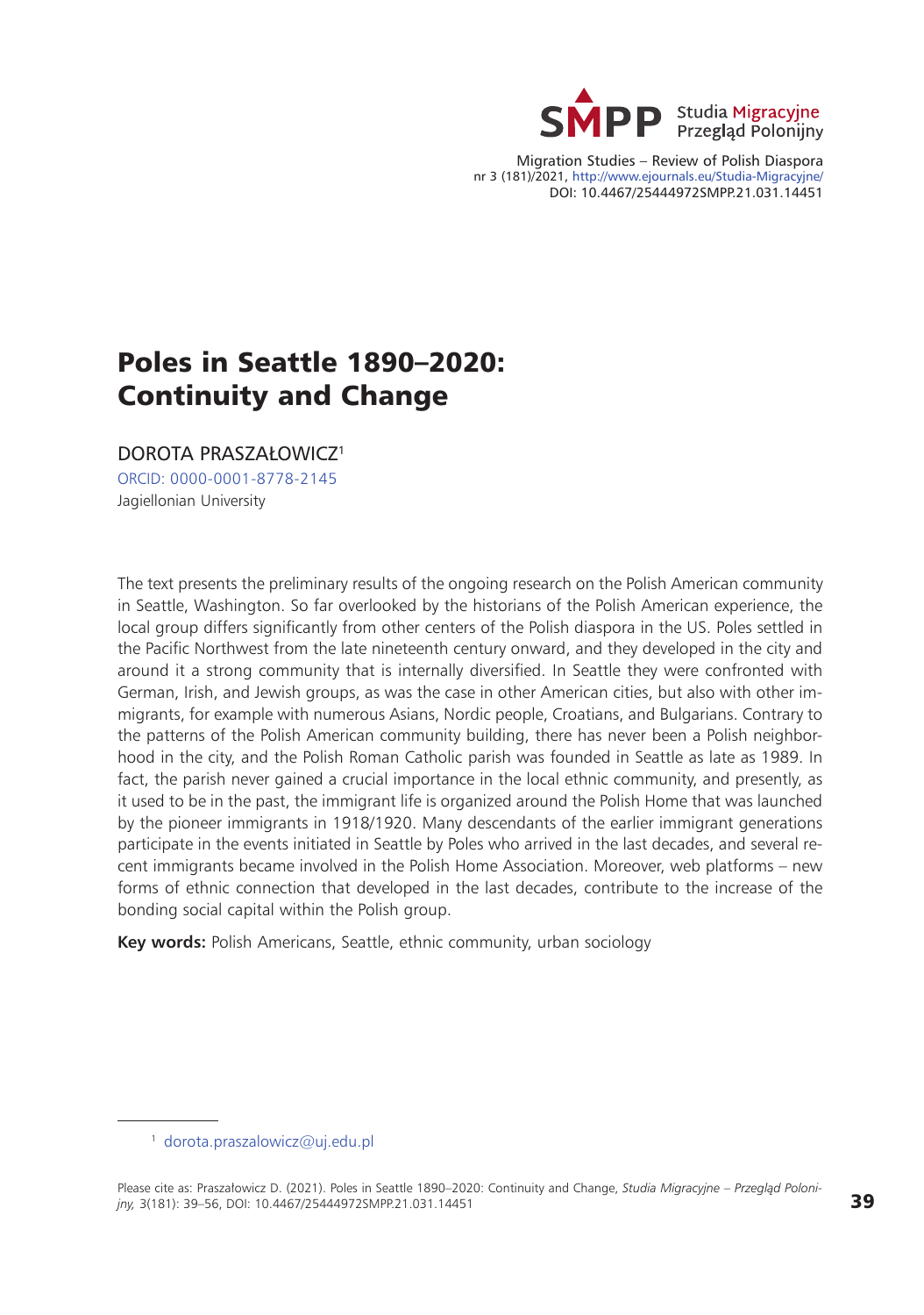Linked by road, rail, ship, and air to global distribution networks, the city has grown to take on international economic importance, a development that owes much to Seattle's role as one of the world's leading centers for the manufacture of high technology and for Internet-based commerce.

(Seattle-Washington)

### **Introduction**

Despite its size, its uniqueness, and its impressive activity that dates to the end of the nineteenth century, so far there is no academic study devoted to the Polish American community in Seattle. The text presents some preliminary results of the ongoing research project that aims to fill the gap.<sup>2</sup> Its content is confined to the basic information about the group, presented in the context of the Pacific Northwest *milieu.*  The text is based on a review of the basic literature, examination of selected primary sources, semi-structured interviews with the local leaders, and participant observation (July 2019).

With the headquarters of leading IT and high-tech companies, Seattle attracts highly skilled specialists, many Poles among them. As a part of the globalization process of career markets, the process triggers the emergence of a new creative, multicultural, and mobile class that operates in a trans-national space. One might assume that its members do not need any sense of locality and reject the idea of community belonging. Surprisingly however, their high mobility makes them selfaware to a larger extent when compared to non-migrants. According to the general overview of expats' testimonies, they are not indifferent to the question of individual and collective identity (McNulty & Brewster 2016). Moreover, despite being highly mobile, they usually try to integrate to the new *milieu,* both in the mainstream and their ethnic group (Foner 2015, Adam et al. 2018). Indeed, recent Polish immigrants in Seattle do not distance themselves from the old Polish American societies. On the contrary, they joined some of them, and contributed to their expansion, for example the Polish Home Association, established in 1918. At the same time, they launch their web platforms, and open them to the descendants of the earlier immigration inflows. To capture these phenomena, it is necessary to challenge the traditional patterns of the diaspora and ethnic studies, and to seek a new way of conceptualizing the complex patterns of mobility influencing a traditional, rooted in primordial, understanding of ethnic identity expressions.

<sup>&</sup>lt;sup>2</sup> The text presents the initial findings of the studies supported by the National Science Centre, Poland; grant OPUS 2020/37/B/HS6/02687 ("Poles in Seattle 1880-2020- an unimagined community").

I would like to thank Krystyna Untersteiner (University of Washington, Seattle) and Robert Hicker for their generosity in sharing with me their sources and discoveries. I am grateful to reviewers for their comments.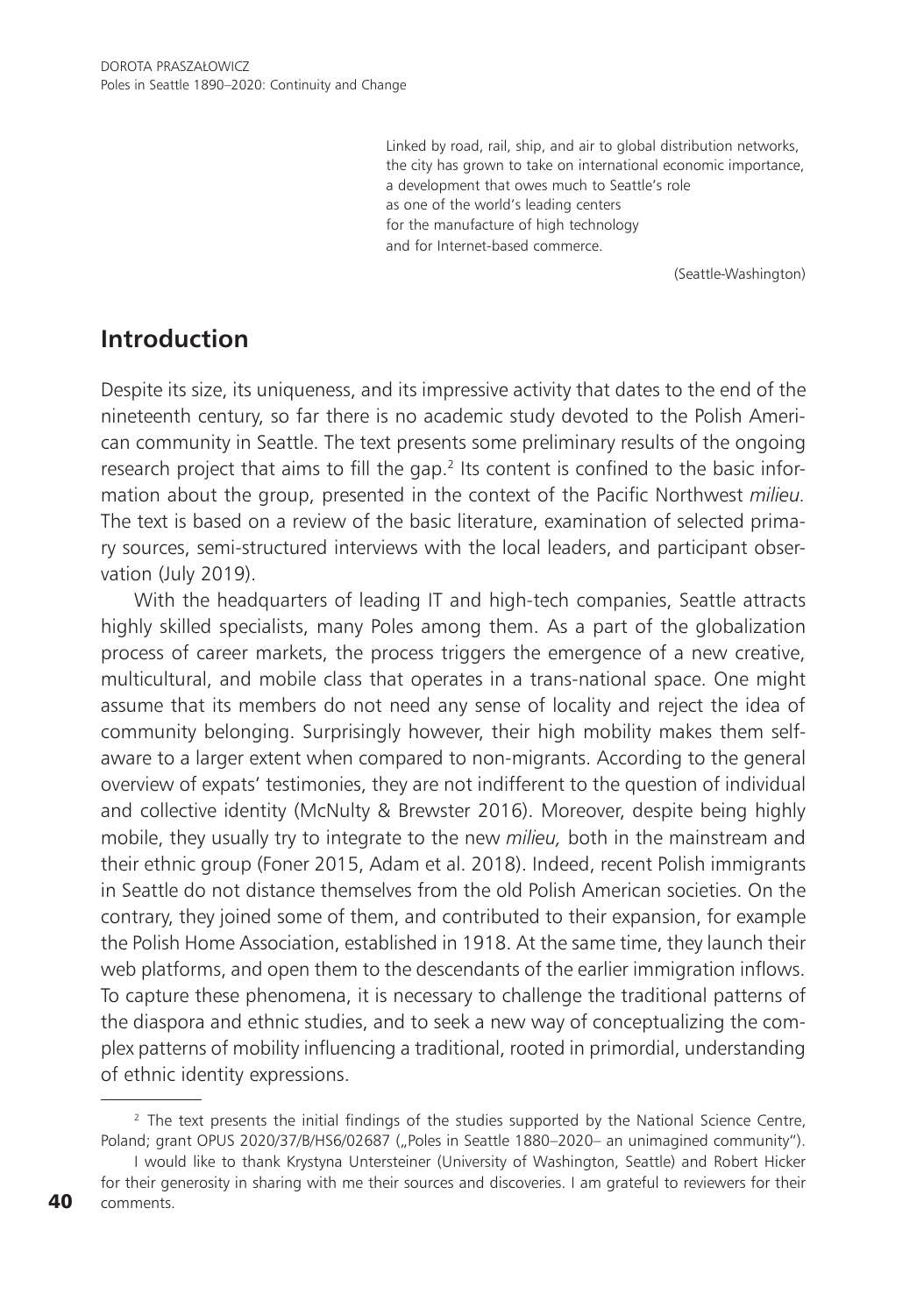

### **Theoretical frame of reference**

An important aspect of any migration study relates to a social change; migration is a change that leads to further transformation (Portes 2010). Since at the turn of the nineteenth century mobility often made migrants disoriented and lost in a new place, the immigrant community building process was meant to reinstate the social fabric and to prevent the social disintegration of the newcomers. And so, the community was to facilitate migrants' adjustment to a change. With its complex net of ties, an ethnic community became a stabilizing force that could slow down the integration process, but at the same time it counteracted the cultural shock (Morawska 1988). It is crucial to consider however, that a local immigrant community is a creative process (Follett 1919) that itself undergoes constant changes. The community is being Americanized and at the same time it Americanizes its members (Praszałowicz 1999). When new immigrants arrive, the local ethnic community becomes their shelter and serves as a bridge to the receiving society (Babiński 1977). On the other hand, each immigration stream coming from the Old Country infuses the community with the recent cultural currents that both transforms and revitalizes the ethnic community. It is important therefore, to trace the process of subsequent immigration streams that constructed and transformed the ethnic community in Seattle.

While focusing on the ethnic community and its conceptualizations, the study challenges the traditional paradigms of the Ethnic Studies developed in the 1960's and 1970's, which portrayed ethnicity as "an insider identity generated in largely closed minority communities whose members struggle in the interaction with society at large" (Lesser 2017:7). The case of Poles in Seattle makes this understanding of ethnicity inadequate, and one of the concepts that underpins the current research is the New Architecture of Ethnic Studies (NAES). It demonstrates that ethnicity which is practiced or felt by the recent immigrants is most likely to be observed among those least engaged with ethnic institutions (Lesser 2017:7). Indeed, Poles in Seattle managed to produce a high level of bonding social capital (Putnam 1995) however, many of them construct their identities outside of the traditional community. Sometimes they participate in one form of institutional activity (for example the Polish Film Festival) and avoid others. Therefore, the concept of the ethnic institutional completeness (Breton 1964) which was helpful to theorize immigrant community building in the past, does not apply today, and we engage a more constructivist perspective – what scholars call the *invention of ethnicity* (Conzen et al. 1992), or in the context of migration, the process of 'production' of ethnic groups that are 'made not born' (Glick Schiller 1977). Moreover, it seems necessary to deconstruct the traditional notion of Polonia (Polish diaspora), which has been openly rejected by most of the recent migrants, not only in Seattle, but everywhere.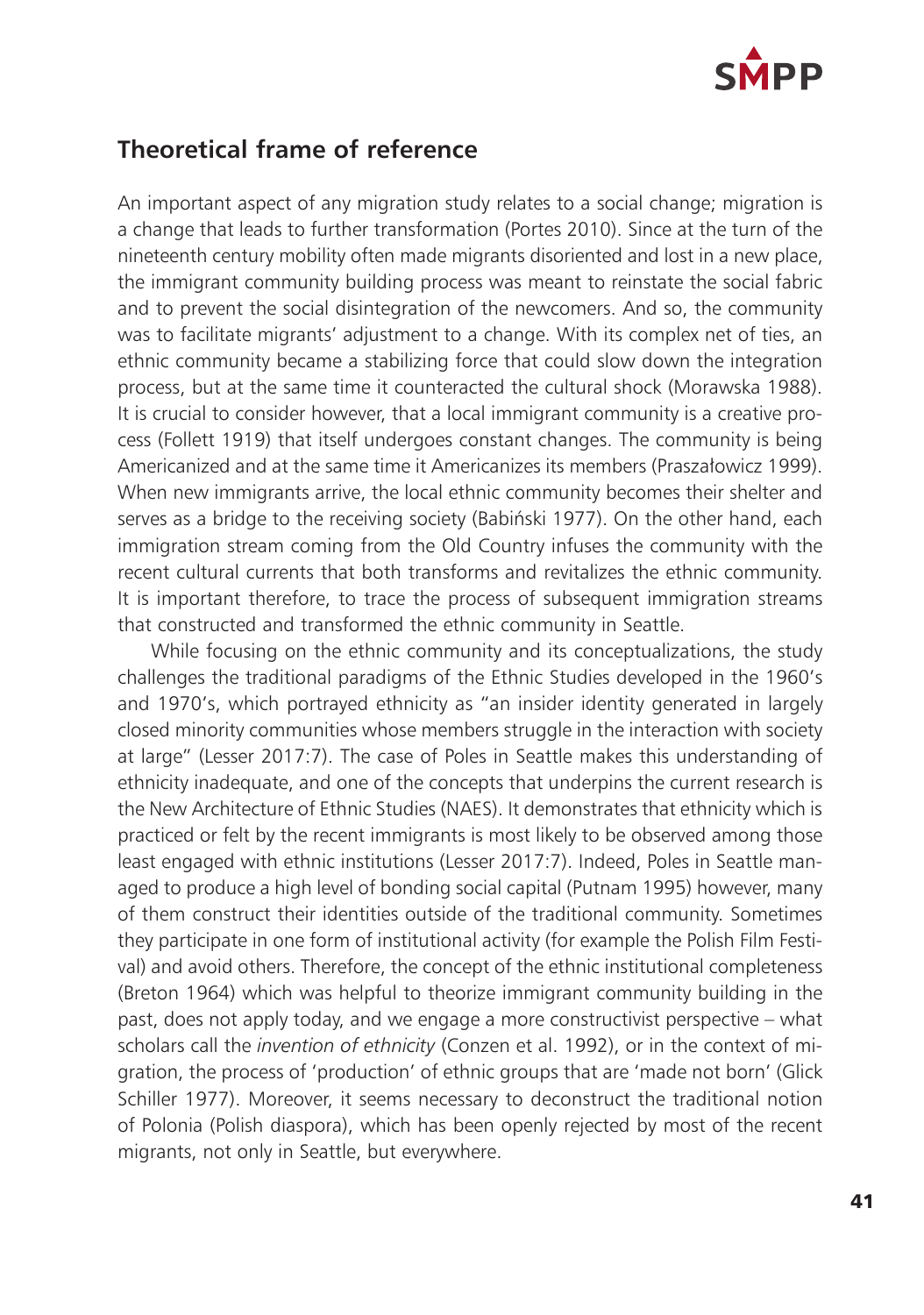## **Seattle –** *a distant magnet* **(Taylor 1971)**

Seattle, an air and sea gateway to Asia and Alaska, is the largest metropolis of the Pacific Northwest. Settled in 1851, and an incorporated town in 1869 it became the chief city of the Washington state, and a seat of King county (Jepsen & Norberg 2017). "The peculiarity of American institutions is the fact that they have been compelled to adapt themselves to the changes of an expanding people to the changes involved in crossing a continent, in winning a wilderness, and in developing at each area of this progress out of the primitive economic and political conditions of the frontier into the complexity of city life." (Turner 1893). Seattle is a product of American expansion to the West (the moving of Western Frontier), a manifestation of creativity forged out in confrontation between the wilderness and the forces of the modern economy. Moreover, Seattle became a transit city on the way to Alaska and Klondike at the time of the Gold Rush (1897–1899), and the passing of thousands of people contributed to the expansion of the city and its infrastructure (Klondike Gold Rush).

Many pioneer settlers were recruited to the region by the railway companies to the construction works. The Northern Pacific Railroad that extended to Tacoma, a town south of Seattle, was completed in 1883, and the Great Northern Railroad reached Seattle in 1893. This sequence illustrates the competition between the developing centers that both became attractive destinations for Poles.

"Lumber and coal were the primary industries, but the growth of fishing, wholesale trade, shipbuilding, and shipping also contributed to the town's economic expansion and population growth. (…) The city's population [240,000 by 1909] became increasingly diversified. Scandinavians came to work in fishing and lumbering, African Americans to work as railroad porters and waiters, and Japanese to operate truck gardens and hotels. There were significant communities of Italians, Chinese, Jews, and Filipinos" (Brief History of Seattle).

According to the information provided at the Nordic Museum in Seattle, by 1900 almost 25% of immigrants in the Washington State were of Danish, Finnish, Norwegian, or Icelandic background. Even if the figure is overstated, the ethnic fabric of the local population was a novelty to the Polish newcomers, also to those who resettled from the Midwest.

While discussing the phenomenon of the Seattle population, it is crucial to consider not only its districts located within the city limits, but the whole metropolitan area that includes suburbs with the largest IT companies. In the present, in comparison to the US demographics, the Hispanic and Black population is underrepresented in the Seattle metropolitan area, and the Asian group is overrepresented (table 1). The top 5 countries for King County's foreign-born population (2017) are: India, China, Mexico, Vietnam, and Philippines (US Census).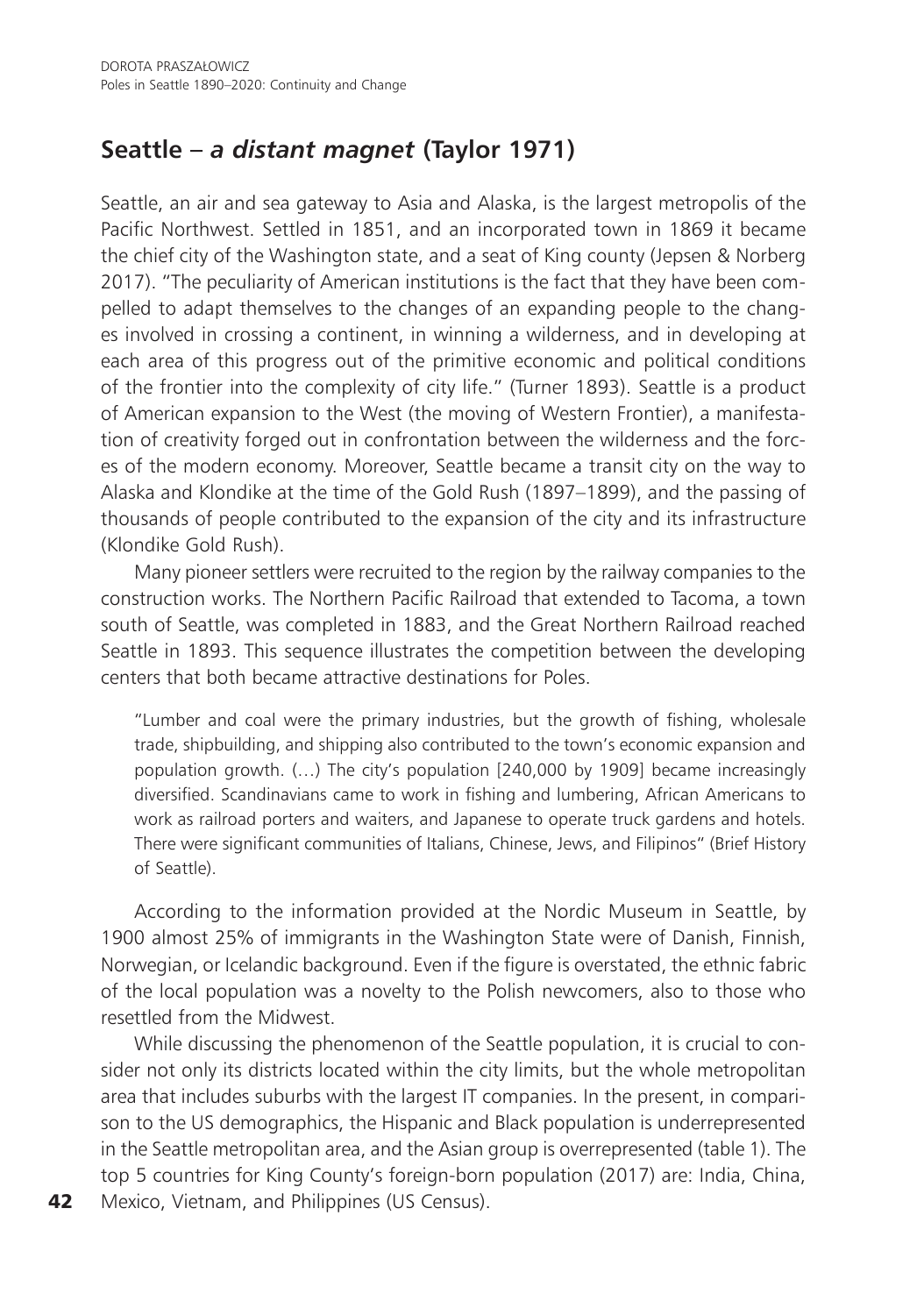

#### $Table 1$

|                     | Percentage<br>of the population 2019 |                              |                 |
|---------------------|--------------------------------------|------------------------------|-----------------|
| Race and ethnicity  | <b>Seattle</b><br>city               | <b>Seattle</b><br>Metro Area | <b>USA 2019</b> |
| White               | 67,3                                 | 65,7                         | 76,3            |
| Asian               | 15,4                                 | 12,4                         | 5,9             |
| Hispanic            | 6,7                                  | 9,3                          | 18,5            |
| Black               | 7,3                                  | 5,6                          | 13,4            |
| American Indian     | 0,5                                  |                              | 1,3             |
| Two or more races   | 0,3                                  | 5,3                          | 2,8             |
| <b>TOTAL NUMBER</b> | 753,675                              | 3,671,095                    | 328,239,523     |

#### Seattle population: race and ethnicity 2019

Sources:

<https://www.census.gov/quickfacts/seattlecitywashington>;

<https://www.census.gov/quickfacts/fact/table/US/PST045219>

<https://statisticalatlas.com/metro-area/Washington/Seattle/Race-and-Ethnicity>

[the other sources give slightly different figures:

U.S. Census Bureau (2019). American Community Survey 1-year estimates]

As to the origin of the Seattle metropolitan population, German ancestry predominates, followed by Irish, English, and Norwegian (table 2).

Table 2

Seattle population – ancestry

|              | <b>Seattle Metro</b><br>Area<br>in thousands | <b>King County</b><br>in thousands | Washington<br><b>State</b><br>in thousands |
|--------------|----------------------------------------------|------------------------------------|--------------------------------------------|
| Other        | 1,290                                        | 765                                | 2,31                                       |
| German       | 595                                          | 307                                | 1,26                                       |
| <b>Irish</b> | 380                                          | 200                                | 765                                        |
| English      | 370                                          | 207                                | 733                                        |
| Norwegian    | 206                                          | 99                                 | 380                                        |
| American     | 137                                          | 70                                 | 329                                        |
| Italian      | 136                                          | 76                                 | 247                                        |
| Swedish      | 118                                          | 64                                 | 227                                        |
| Polish       | 72                                           | 43                                 | 131                                        |

Source: <https://statisticalatlas.com/county/Washington/King-County/Ancestry>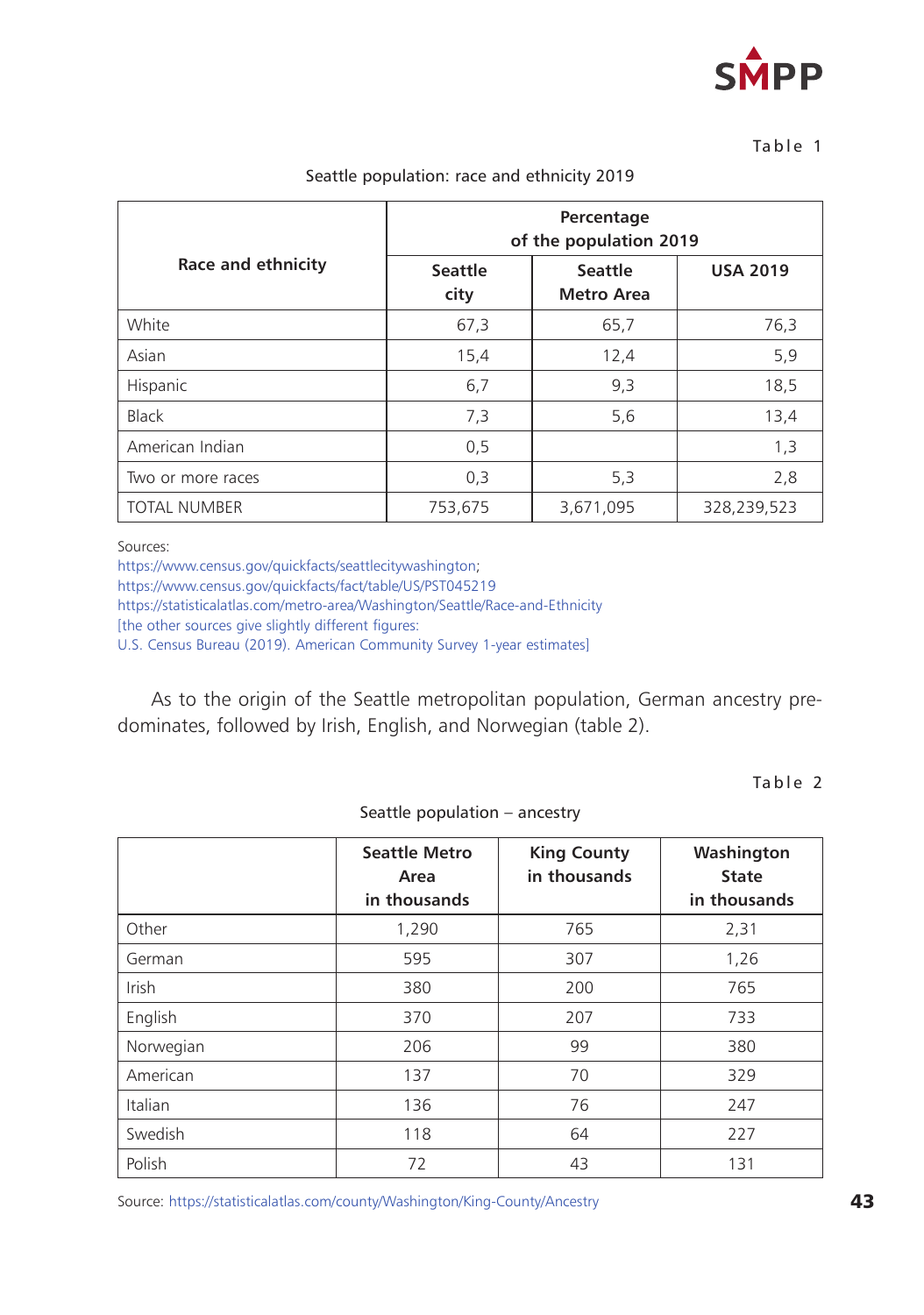The local population, including Polish Americans, shares a belief that it requires a great deal of courage, determination, but also imagination to reach the remote region of the Pacific Northwest (Jepsen & Norberg 2017). Indeed, even in the present day it takes a fifteen-hour drive from Seattle to get to San Francisco, the closest famous cultural metropolis in the West. The remoteness on the one hand, and creativity on the other, have been the main features of the city from its very beginning, therefore. In other words, everybody in Seattle underscores the uniqueness of the place and its people.

Seattle has experienced rapid development, interrupted (as in a case of any American city) by several downfalls, however, in general terms, it became known for its success. In 1909 Seattle hosted the Alaska-Yukon-Pacific Exposition, and in 1962 it sponsored the Century 21 Exposition also known as the Seattle World's Fair. Both events manifested the modern spirit, openness, and dynamics of the city. The first one was showcasing the best of the pioneer Pacific Northwest and Alaska and the second one was meant to be a quest into the next century. Both events left spectacular architecture structures: the Alaska-Yukon-Pacific Exposition gave birth to the campus of the University of Washington – Seattle, and the Century 21 Exposition brought a new city district –Seattle Centre, with the famous Space Needle and the monorail. Both places became important for the Polish community- the Polish language has been offered at the University of Washington since 1952 and is supported by a volunteer organization, UW Polish Studies Endowment Committee. Since 2012, Polish Festivals in Seattle are organized every July at the Seattle Center Armory and Mural Amphitheatre which can be reached by the monorail.

The Boeing Company, founded in 1916, seemed to be a blueprint for the future. It expanded at the time of WWII, but suffered from a severe breakdown in 1970's. The city and the whole region managed to reinvent itself and it earned a fame of a cradle of modern creative economy. Companies like Amazon, Starbucks, Nordstrom, and Microsoft became business legends. In connection to the modern economy that requires highly skilled staff, Seattle calls itself one of America's most educated cities. Among many local academic institutions, the University of Washington (1861) gained the reputation of one of the best US state universities, and the Fred Hutchinson Cancer Research Center (1975) conducts groundbreaking studies in its field, on a global scale. The city features many cultural institutions, one of the most popular being the Museum of Pop Culture (MoPOP) which opened in 2000 as the Experience Music Project, Science Fiction Museum, and Hall of Fame (EMP|SFM). MoPOP is located in a sheet-metal construction designed by Frank Gehry, and is dedicated to contemporary popular culture, including Jimmy Hendrix, Pearl Jam, and Nirvana. As the story unfolds, it will become clear that Poles can take credit for their contribution to the success of one of the rock music giants.

44 The city accomplishments triggered wise social programs, with high quality public services. Seattle is known as *Emerald City*, thanks to its famous parks, designed by the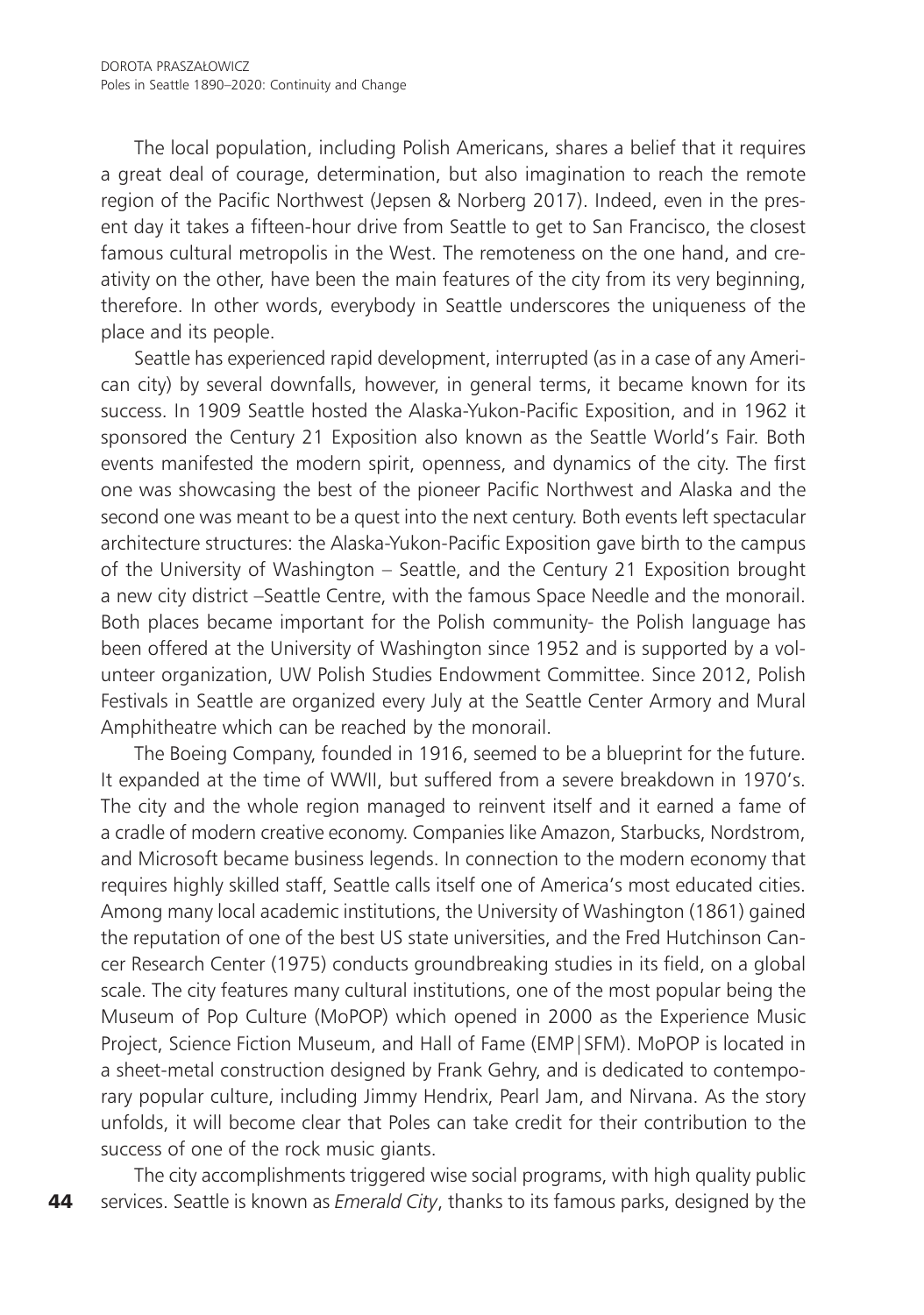

US' first landscape architecture firm of Olmsted Brothers, sons of the designer of New York's Central Park (Seattle Parks and Recreation). This effective connection at the beginning of the 20<sup>th</sup> century between the remote Pacific city with the Atlantic metropolis manifests the imagination and ambitions of the local city planners. An important asset of the city is its scenic location along Puget Sound between the forested Olympic Peninsula bordering the Pacific, and the Cascade Mountains to the East. Generally speaking, Seattle residents praise the vast range of opportunities that the city provides, and the high quality of every-day life. In the present decade, the regional planners locate the city at the center of an emerging bioregion called "Cascadia" – a corridor extending from Eugene, Oregon to Vancouver, British Columbia (Cascadia Now).

Despite all that, Seattle was deeply affected by the COVID-19 pandemic, and in 2020/21 it struggles with challenges caused by the new situation. About 100,000 households in the state receive the Pandemic Unemployment Assistance benefits (December 2020, Confusion …).

### **Polish immigration**

According to the US statistical data, at present there is a Polish ancestry population of 72,000 in the Seattle metropolitan area. The figure embraces the group dispersed in the city and its suburban towns of Bellevue, Redmond, and the nearby town of Tacoma (Ancestry in the Seattle Area). Altogether, there is a Polish ancestry population of 131,000 in Washington state with communities living in many smaller towns (Ancestry in Washington). One can trace a net of relations among all these places, for example the members of the smaller communities' frequent Polish events organized in Seattle.

Poles in Seattle are often identified with expats who work in the local IT companies. This image is accurate to a limited degree only. It is true that the local Polish American community developed later than the largest centers of Polish diaspora in the US, however, according to records, Polish pioneers arrived in the region already in the 1870's. "By the end of the nineteenth century, Poles were living in Seattle, Tacoma, Pe Ell, Aberdeen, Franklin, Roslyn, Enumclaw, and Cle Elum, to name just a few towns" (100 Years: 15).

Despite the well-established ties with the Polish diaspora center in Chicago (see the example of the PNA below), the process of the local Polish American community development was determined by the socio-economic conditions of the Pacific Northwest rather than by the general Polish American patterns. The pioneer immigrants were recruited by the railway companies to construction works, and many of them settled in small towns, launched along the rail routes. In the mid–1890's "(…) the Northern Pacific [Railroad Company] was actively courting Polish settlers for its lands west of the Cascades in Washington State" (Radzilowski 2002: 91). To some extent,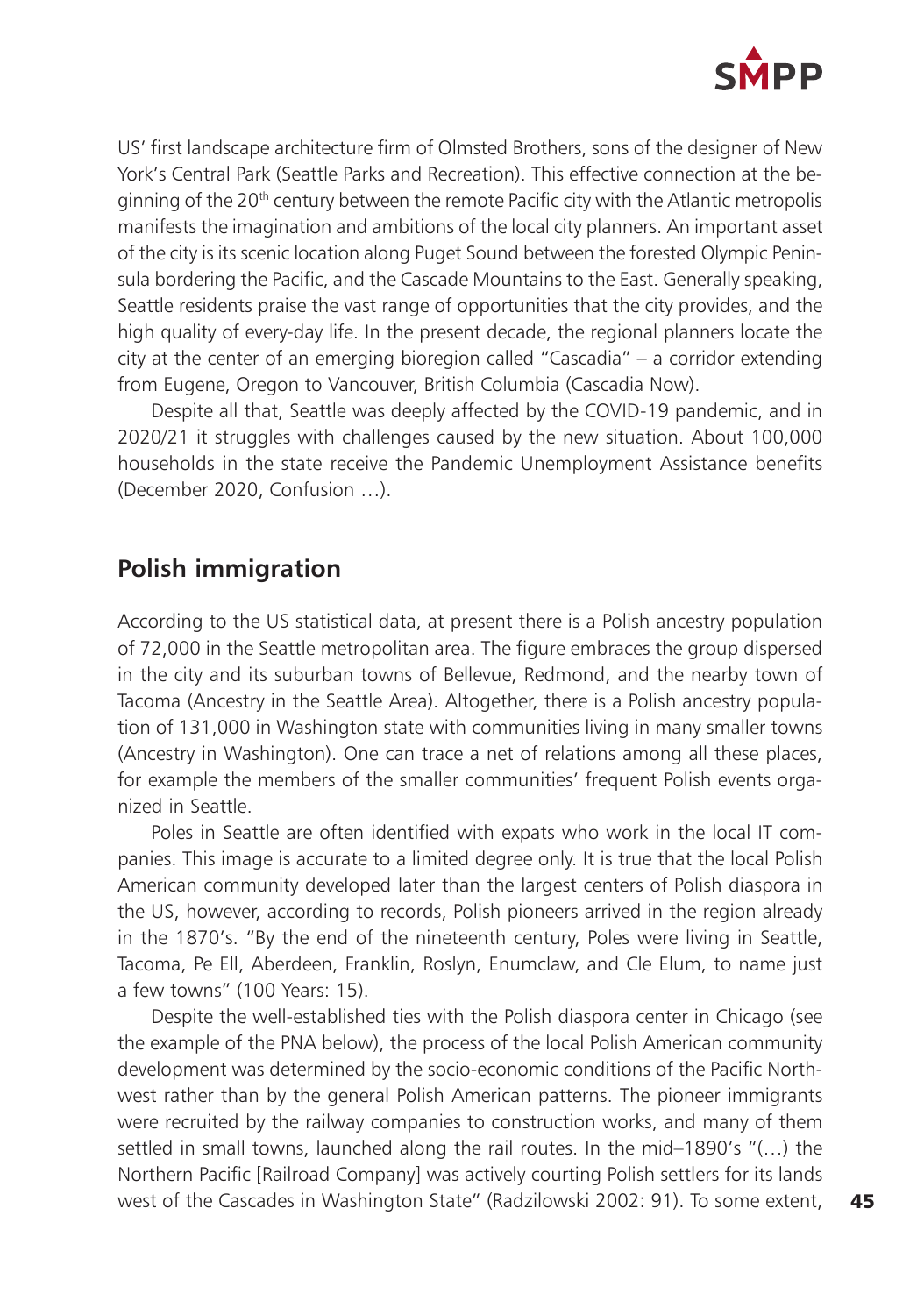Poles reacted to these recruitment campaigns. One way to get to the Pacific Northwest was to resettle from other regions of the US. However, while arriving at Ellis Island at the turn of the nineteenth century, several Poles declared Seattle or Pe Ell as their destination. The cases identified by the local historian point to the South-East of Poland (Podkarpacie) as the origin of the newcomers (Kowalski 2007, 2008). It is highly probable, therefore, that the first Poles in the area were recruited, and then they pulled their families and neighbors from the Old Country, according to the mechanisms of chain migration.

Other branches of the local economy that attracted immigrants, Poles included, were coal mines and lumber industries. In coal mine at Roslyn, Poles worked together with Slovaks, Serbs, Croatians, and Lithuanians.

There were several migration streams that brought Poles to Seattle and its surroundings:

- 1. the pioneer settlers (1870's –1914)
- 2. interwar immigrants
- 3. the World War II refugees
- 4. the *Solidarity* refugees and other immigrants from communist Poland
- 5. high skilled immigrants in the recent decades

"The first Polish immigrants arrived in Washington State in the 1870's, mostly settling in the mining and logging communities at the foothills of the Cascade Mountains, as well as in the fast-developing port towns". One of them, Ben Kozicki arrived from Portland, Oregon (100 Years: 15). Such stories are based on collective memory, transmitted by the immigrant families. Another, and very much different example is that of Wesley Zioncheck (Zajączek) who arrived in Seattle from Chicago. According to his testimonies, he arrived in Chicago in 1907 and worked there in meat processing – the job which he undertook in Seattle after his arrival (100 Years: 81). Still another way to reach Seattle at the pioneer time, especially before the railroad era, was to take a ship, so some Poles probably came via California.

Most research on the Polish diaspora in the US focus on the initial immigration phase, and the first decades of the  $20<sup>th</sup>$  century (roughly until WWI), but in the case of Seattle, so far, nobody conducted a comprehensive academic study. The gap is filled by the members of the local Polish American community who gather and carefully examine primary sources and make the results of their endeavors public. The very well documented jubilee book of the Polish Home Association, the largest local Polish American society, is a precious source of information (100 Years). In addition, some documentary movies, like "Passing the Torch", present the accomplishments of the local Polish American Community.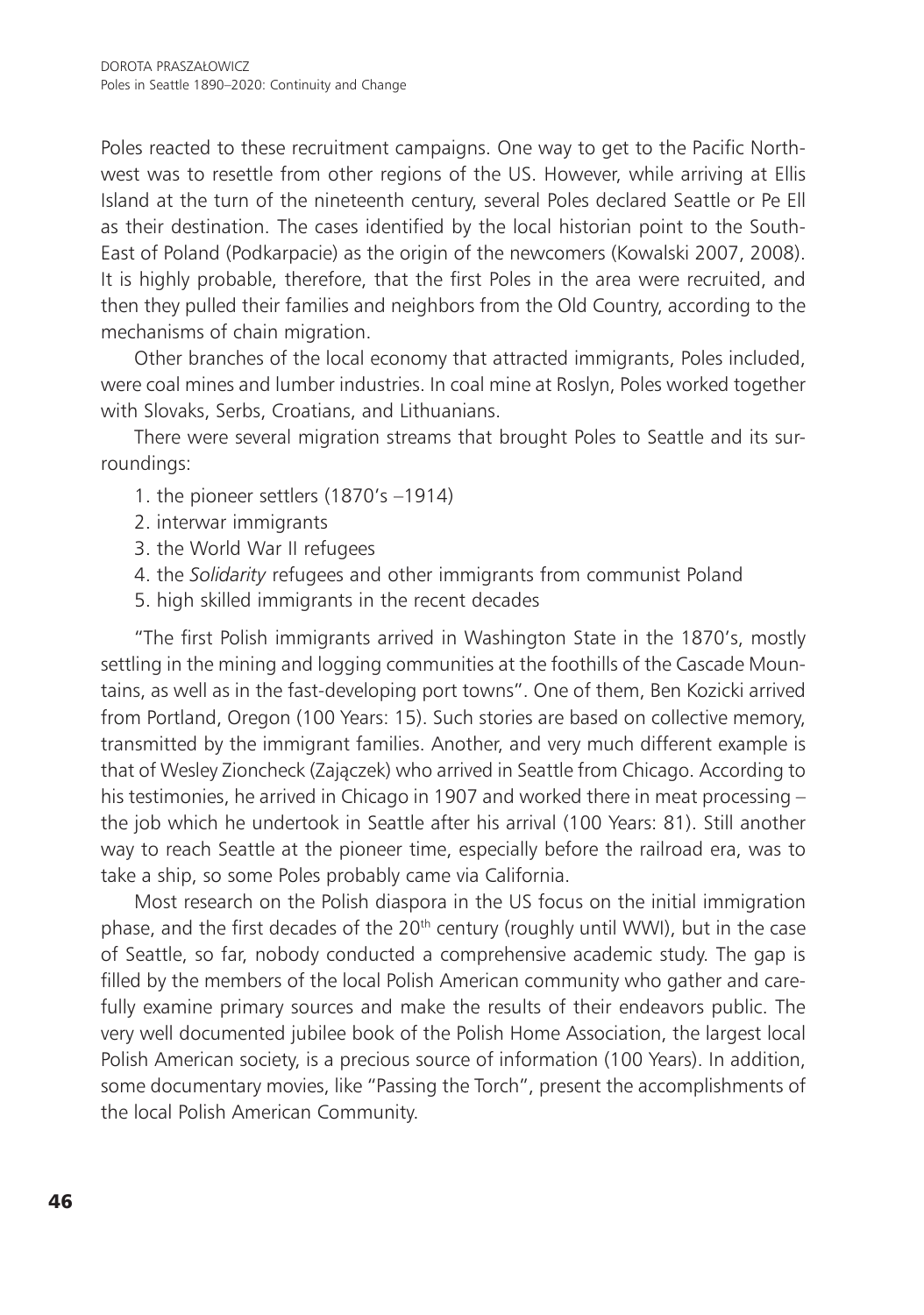

#### **The immigrant community building**

In comparison to other American communities of Polish diaspora, the ethnic profile of the local population (over-representation of Asians, visibility of Nordic groups and Croatians) provided Poles with novel patterns of ethnic activity and every-day life strategies. In contrast to other American cities, many Poles in the Northwest found employment in forests as lumberjacks, in small towns in sawmills, and in the railway constructions. In the railway settlements they met Asian workers and shared with them the fate of unskilled labor (Kowalski 2007). On the other hand, employment in the Pacific Northwest coal mines proved somehow similar to the Polish experience in the Pennsylvania anthracite economy. In comparison to Nordic groups and Croatians, Poles lacked experience in sea jobs like fishing, shipbuilding, and shipping.

To cope with the alien world, immigrants built their communities. However, in Seattle, Poles never established their neighborhood, they lived dispersed with a few congestions. Ballard, which was incorporated to the city in 1907, became so popular among Poles, that they built the first Polish Home there in 1904/1906 after establishing, in 1899, the first local lodge of the Polish National Alliance – Polish-Lithuanian Society Lodge No 489 (100 Years:17, 150). This fact testifies to the close connections between Seattle and Chicago, where PNA had its headquarters.

It should be mentioned that the PNA was founded in 1880 in Philadelphia and Chicago to counterbalance the influences of the Polish American clergy, and it successfully competed with the Polish Roman Catholic Union of America (1874). Based in Chicago, the PNA and PRCUA were the largest Polish American fraternal groups in North America. Both declared and pursued many patriotic, cultural and educational tasks, but first, they provided immigrants with insurance. Whether the PNA advocated resettlement of Poles to the Pacific Northwest, is a question which requires further studies. Still, popularity of the Alliance in the region is undisputable. The first PNA Lodge (No 156) in the Pacific Northwest was established in Tacoma in 1890. By 1914 there were at least 18 PNA lodges located, among others, in Seattle, Tacoma, Wilkeson, Roslyn, Enumclaw, Cle Elum, Aberdeen, and Pe Ell (Robert Hicker private collection of PNA records).

As demonstrated, Poles in the region did not begin building their ethnic community with launching a parish, like they did in almost all other places in North America. The first Polish Parish of SS. Peter and Paul was founded in Tacoma in 1892, that is two years after the local PNA lodge. For almost a century, it catered to Poles in Seattle (Kronika …). For a long time, until 1981, the parish was led by the Benedictine Fathers, and in 1983 the Society of Christ undertook the mission. In the present day, the parish offers services in English and Polish. There is one Sunday service in Polish (and two services in English), as well as one Polish service on Saturday, and three on weekdays.

Moreover, for a few decades Tacoma housed a parish of the schismatic Polish National Catholic Church. In the course of time the church building was seized by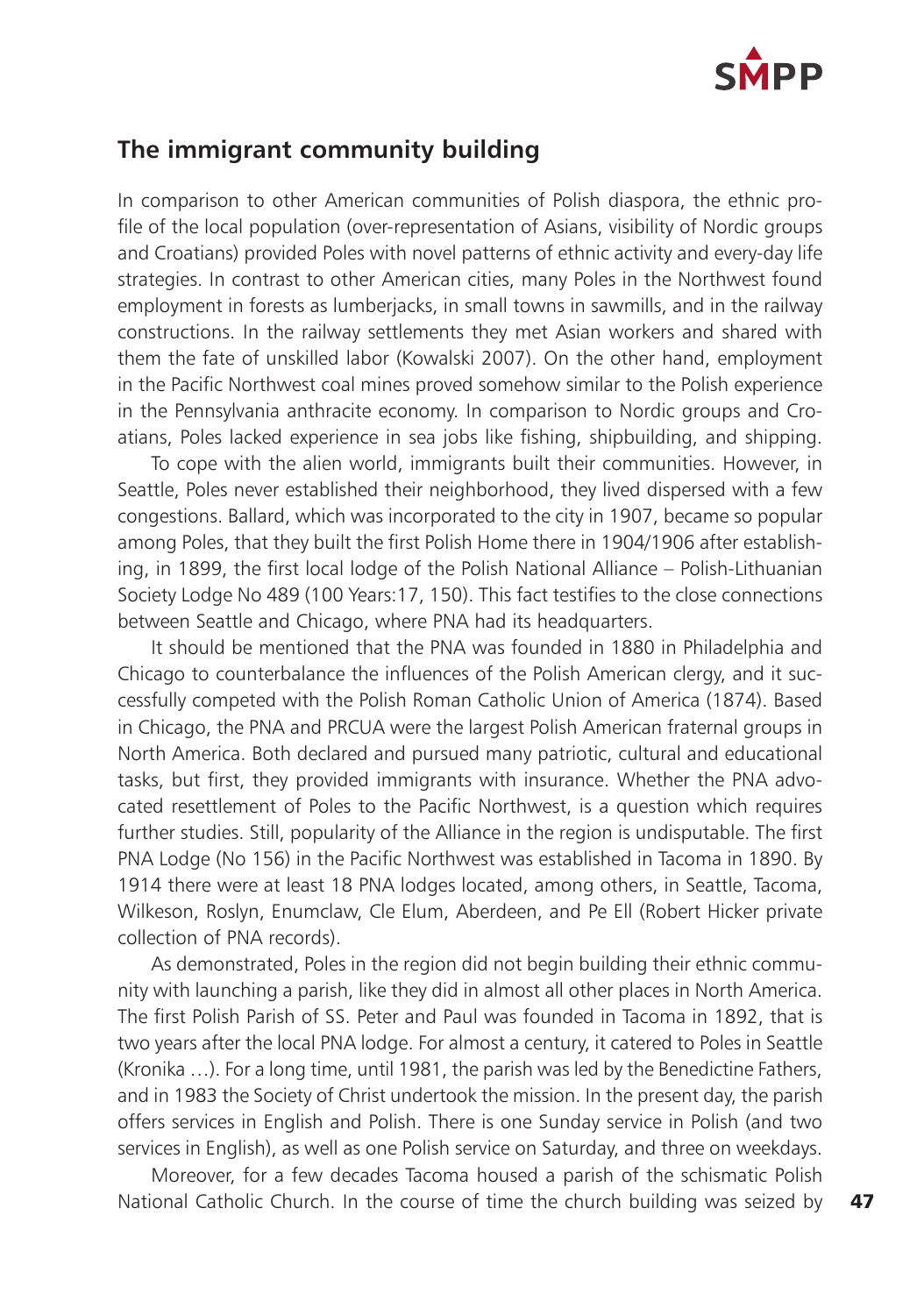the Roman-Catholic SS. Peter and Paul Parish, and it was transformed into a parish hall. In 1916 Polish immigrants in Pe Ell, WA (south of Tacoma) who joined the Polish National Catholic Church, managed to build a church for their Parish of Holy Cross. The community disintegrated by the 1990's; the church building decayed, and it was demolished in 2010 (Polish church). It is interesting to note that in Pe Ell, Poles shared the local cemetery with Germans, established in 1899 which is now known as the Old St. Joseph's Cemetery (Kowalski 2007).

As to Seattle, it was not until 1989 that Polish (Roman) Catholics acquired the local Church of St. Margaret of Scotland and started their ethnic parish. The parish is run by the Society of Christ. In contrast to other Polish communities however, the center of the Polish activity and cultural continuity in Seattle has been the Polish Home Association and not the parish. It must be mentioned that in the earlier decades, Poles attended Polish language services that were occasionally offered in Seattle by priests from Tacoma. Since 1968, the services were hosted in the newly established St. Bridget Parish. The ethnic religious life in Seattle was not limited to the church services, as exemplified by the confirmation ceremony arranged in 1985 for a group of 32 Polish youth in St. Bridget's (Kronika …). It is interesting to note that the group was dressed in Polish folk costumes, however the ceremony was probably conducted in English by Rev. Eldon Schuster, the former bishop of Great Falls, Montana (1967–77) (Kronika …).

As already mentioned, the most popular Polish organization in Seattle is the Polish Home Association that celebrated its centennial in 2018 (100 Years). It owns a spacious building in the heart of the city and animates many attractive ethnic events. It evolved from the Polish Home established by the pioneer Poles in Ballard. Until the building in Ballard was constructed, local Poles held meetings in rented halls in the neighborhood. It means that they successfully found their way into the local surrounding. In other words, from the very beginning Poles managed bridging social capital with other immigrant groups, and with the American population (Putnam 2000).

The Polish Home Association was officially established in 1918, and it aimed to to create a place that could be called "home" for the growing Polish community. The PHA Articles of Incorporation were signed by seven Poles, one woman among them. Wesley Zioncheck, who in the course of time opened a furniture making company, and advanced to the middle class, belonged to the group. In 1920 the PHA managed to purchase a building of a former local club in the Seattle neighborhood (the Renton Hill, now Capitol Hill) for the price of \$12,000.

The Polish Home was becoming the hub of social meetings, artistic performances, and official and family celebrations. (…) the most admired aspects of the Home was the beautiful upstairs dance hall, kept in immaculate condition and a source of great pride for the community. Governor John Spellman, visiting the Polish Home during his electoral campaign, said that in his younger days there were only two dance halls in town: one being the Olympic Hotel, and the other one the Polish Hall. (…) By 1922 the Polish Home had a musical group ... (100 Years: 23).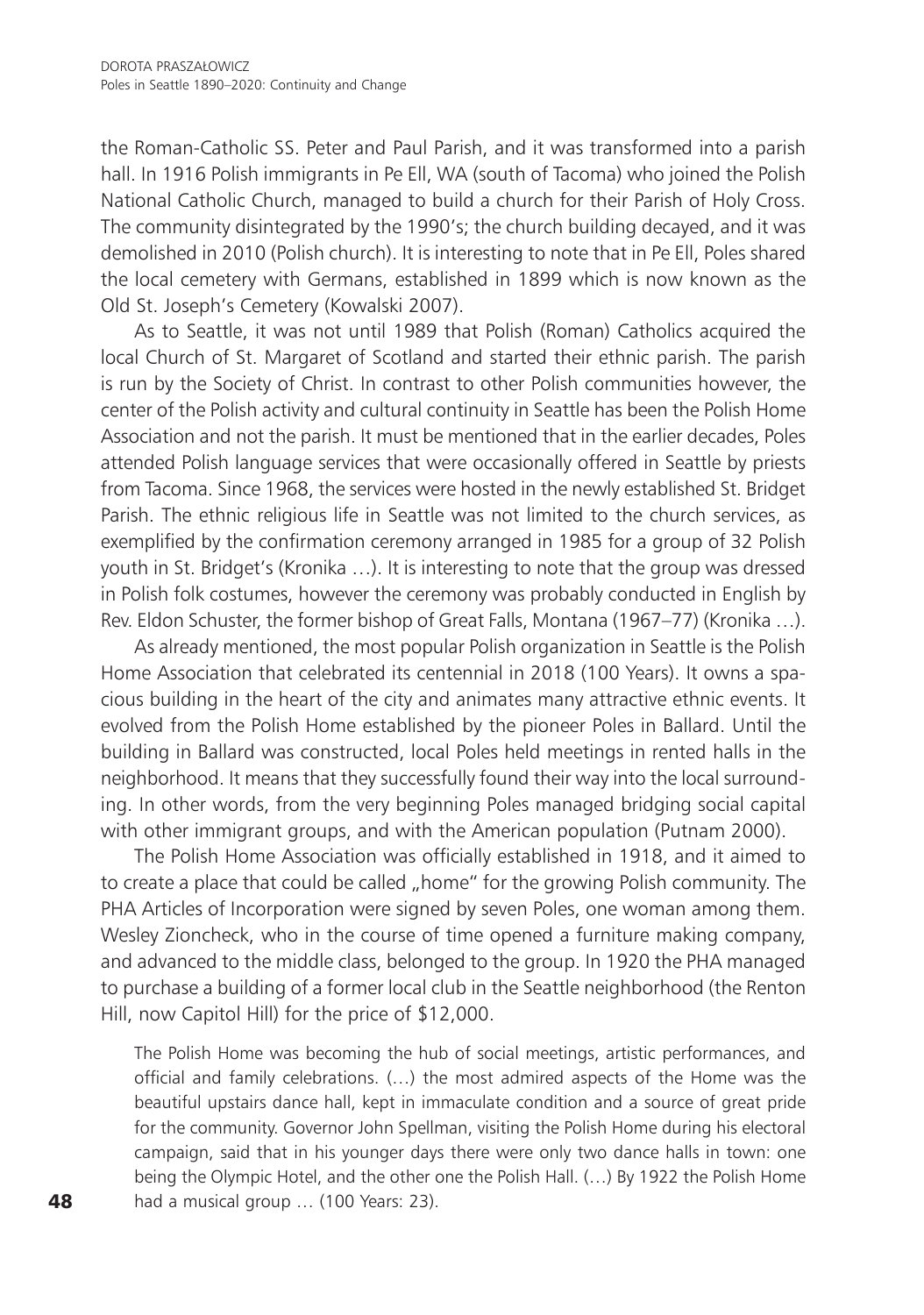

As indicated in the PHA jubilee book, the place inspired local Poles to launch new clubs, artistic groups, celebrate national holidays, and organize social gatherings. The musical group was followed by a choir *Dzwon*, and by youth and children's artistic groups. In the course of time "A manager was hired to maintain the building. This position was reserved for recent immigrants to provide them with money and to help them start new lives …" (100 Years: 24). This would indicate that local Poles were happy to meet and to help the newcomers.

The Polish Home organized events that were opened to a wide public – Polish, and non-Polish. It also rented out the hall. One of the most famous events became the 1959 concert of (Seattle born) Jimi Hendrix with the group *The Rocking Kings*; the event celebrated in the Polish American collective memory as his first public performance that opened the way to a global career for him.

With substantial remodeling, the Polish Home has been serving Polish Americans until now. The purchase and the remodeling meant a serious financial and logistic effort. The way to overcome the lack of funds was to sell shares. This solution was implemented at the beginning of the PHA, then in the 1960's (renovation of the building), and again in the first decade of the twenty first century (remodeling & renovation); but it did not solve the entire problem. In the 1960's "Thanks to numerous donations (…) \$12,000 was raised (…), and a \$15,000 loan made up the rest of the needed funds." (100 Years: 35). By the early 1970's the bank loan was paid off. The next remodeling took place in 2008–2009 and it included adding a new wing (an extension at front), and remodeling of the old part (Kott). In both the renovations and remodeling, the designs were made pro bono by the local architect and WWII refugee Roy Koczarski. The fundrasing campain, led by Ryszard Kott, was launched. Several community members provided in-kind donations (construction materials, painting, roofing, flooring, electrical work, landscaping, to name a few). The final tally for the fundraiser: \$640,000 in cash and \$220, 000 in-kind donations and other contributions from about 450 donors (100 Years: 110/111). Until the present day, the Polish Home is the most important place of Polish ethnic activity. It hosts celebrations, festivals, bazaars, concerts, balls, meetings, (including PNA), Polish School classes, artistic club rehearsals, houses a restaurant and bar open on weekends, and has a local archive collection. It is also available for rentals.

The Polish Home Association is an initiative of the pioneer immigrants who, as already indicated, welcomed each immigration stream, and sought to attract new members. The WWII refugees opened Polish School at the Polish Home in 1951. The school organized many ethnic events that reached out of the group boundaries. After a few decades, the school closed, and it was reestablished in 1990 by the new stream of immigration.

In the 1980's the *Solidarity* exiles and local activists held their meetings and political debates at the Polish Home. They educated about the anti-communist opposition in Poland and raised funds to support the *Solidarity* movement. The PHA jubilee book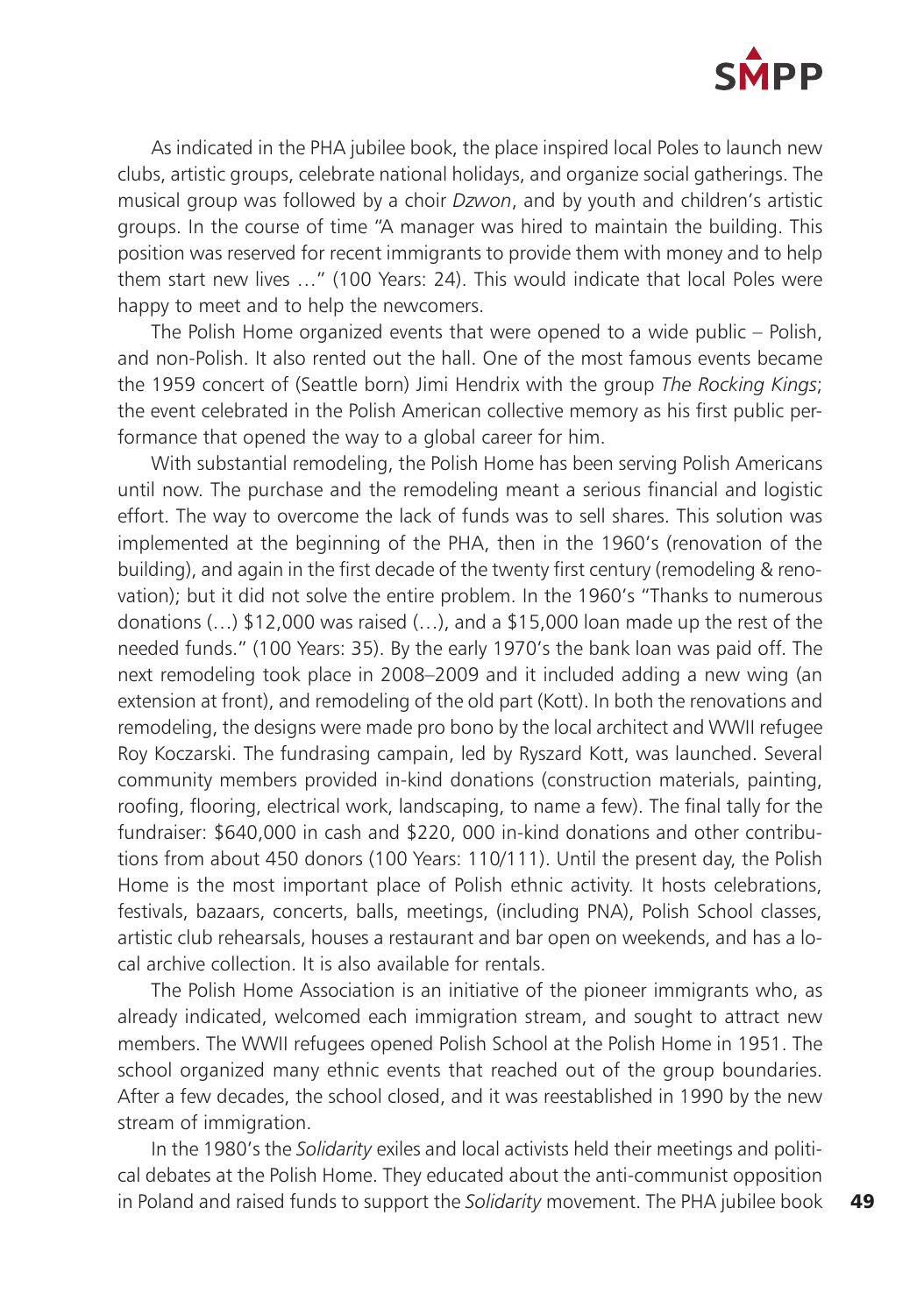shows pictures of Polish anti-communist leaders Lech Wałęsa (1996), and Leszek Moczulski (1987) who were both guests at the Polish Home.

In the present day, the Polish Home Association is one of the main sponsors of the Polish Festival Seattle that takes place every year in July since 2012. The festival became an important event at the state cultural map. In 2019 the Festival took place on July 13<sup>th</sup>, and it attracted a few thousand participants – both Poles and non-Poles. Many Polish Americans came from Tacoma, Roslyn, and other towns. The Festival featured a live piano concert (Chopin); art exhibits; children's activities and folk-dance performances; Polish food (dumplings/pierogi, sausage/kiełbasa, and Hunter's stew/ bigos), vodka tasting, beer garden; and workshops (cooking bigos, creating flower wreaths). An important part of the festival was a movie show that presented Polish accomplishments in Seattle and the Pacific Northwest (*Passing the Torch*; *Bronka Lady of the Mountain; A Piece of Poland*). It is remarkable that Polish community members initiated, directed, and produced the documentary movies in such a professional quality. The Festival program was addressed to a diversified public of any generation (children's activities versus debates about the documentary movies), and any interests (classic music versus folk music). However, a few attractions appealed to everybody, for example the stall with Polish desserts (e.g.: beignets/pączki, cheesecake/sernik, poppy-seed pastry /makowiec). The Festival is a joint effort that mobilizes the whole community and its associations. The PHA is the official producer of the Festival, the steering committee holds its meetings at the Polish Home, and the list of sponsors include, among others, the Polish Women's Club (Koło Pań), and the Seattle Polish Foundation.

The Polish Home Association supports another important event – the Seattle Polish Film Festival that takes place every autumn. Both festivals became a bridge between the recent immigrants and the descendants of the earlier inflows, as well as the multicultural population of greater Seattle. Both are well rooted in the tradition of the Seattle festivals, as exemplified by the Seattle Center *Festál* Cultural Festivals, and the Seattle International Film Festival.

In the present day, there are two Polish language schools (at a level of elementary schools), one located at the Polish Home – The Juliusz Słowacki Polish School in Seattle (that indirectly dates to 1951), and another one, located in the suburbs – The Fr. Jan Twardowski Polish School in Bellevue. The school in Bellevue, that became popular among the latest immigrants, is a recent initiative (2005). The success of both schools demonstrates that there is a need of a traditional school with classrooms, direct teacher-student contact, and student-to-student interaction. It must be mentioned that the Polish Ministry of Education provides (at least in the last decade) an online language instruction for the expats, which is a convenient language learning solution. Nevertheless, at the time of distant learning which became advocated long before the COVID-19 pandemic, traditional school proved to be more attractive. The recent Polish immigrants create their communities (children with their parents and teachers with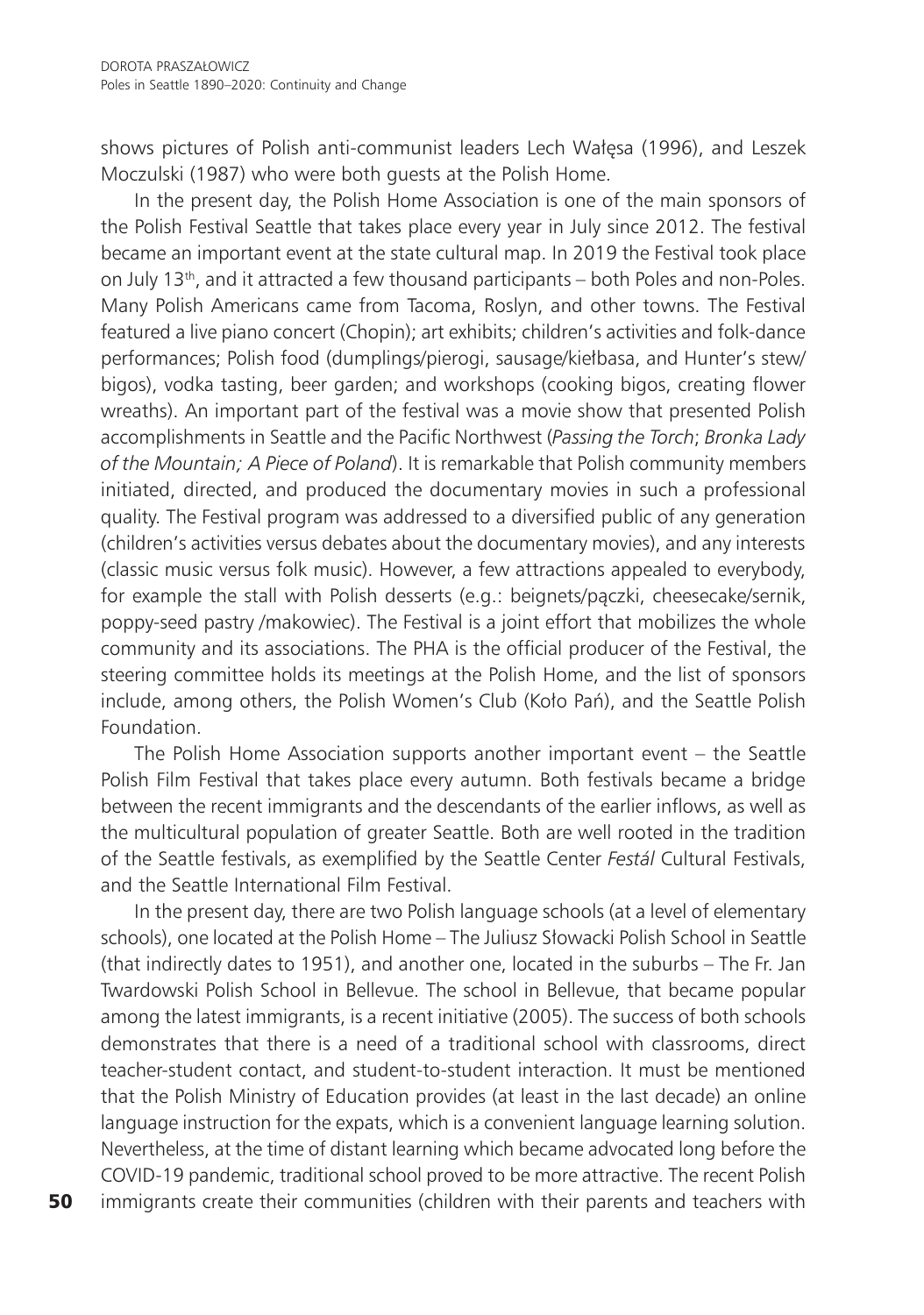

their families) around the school. Of course, in the pandemic time (2020–21) Polish language schools offer instruction online, but everybody is longing for the return to direct teaching in a classroom.

The present list of Poland-related organizations, clubs, and institutions that are active in Seattle is impressive and it includes (along with already mentioned): Seattle Polish Foundation, Polish Book Club, Seattle-Gdynia Sister City Association, American Chamber of Commerce Pacific Northwest, Polish Scouts (ZHP) Troup "Kaszuby", Polish Choir "Vivat Musica". It should be added that Poles in Aberdeen have the Polish Club, that owns the local Polish Hall, opened in 1916.

In the last decades, recent Polish immigrants launched Web platforms that are open to anybody interested in Polish and Polish American issues. *Seattle Polish News*, Polki in greater Seattle (*Polki w Seattle i okolicy*) provide the space to get in touch, to get advice in practical matters ("any recommendations about grade schools in Redmond?"), to publish urgent announcements ("I am moving out and have to sell my car"), and information about ethnic events. In the pandemic time they invite everybody to join online events that are organized not only locally, but also in distant places. For example, in January 2021 the Seattle Polish News advertised a meeting in Polish with the writer Jarosław Abramow-Newerly, organized on ZOOM by the Austin Polish Society (Texas). It seems therefore, that the pandemic enhances relations between various Polish American communities across North America.

Each Polish inflow contributed to the enrichment and structure of the ethnic community, including the recent immigrants. In the present, expats make up an important part of the diversified local Polish American group. It is fascinating to trace the process in which they effectively shape their actions in the transnational space. For example, in 2015, in Seattle, they launched an electoral commission for the Polish parliamentary and presidential elections, so local Polish citizens did not have to travel to Los Angeles, to the closest Polish Consulate, if they wanted to vote. In 2020 they provided an update on the voting procedure for Poles abroad at the presidential elections. Moreover, one of the immigrant leaders serves as Honorary Polish Consul in Seattle, and she represents and promotes economic and cultural relations, and looks after the affairs of the Polish community in Washington State.

There is the sense of a cultural mission among all generations of Poles in Seattle. The generations that followed the pioneers are aware of their ancestry, and many of them are involved in ethnic clubs, as exemplified by the Polish Club in Aberdeen. The WWII refugees are respected and popular leaders in the community, and sometimes their children carry on their activity. The Solidarity refugees initiated the Seattle Polish Film Festival, and Polish IT specialists who have been arriving since the 1980's financially support many ethnic events.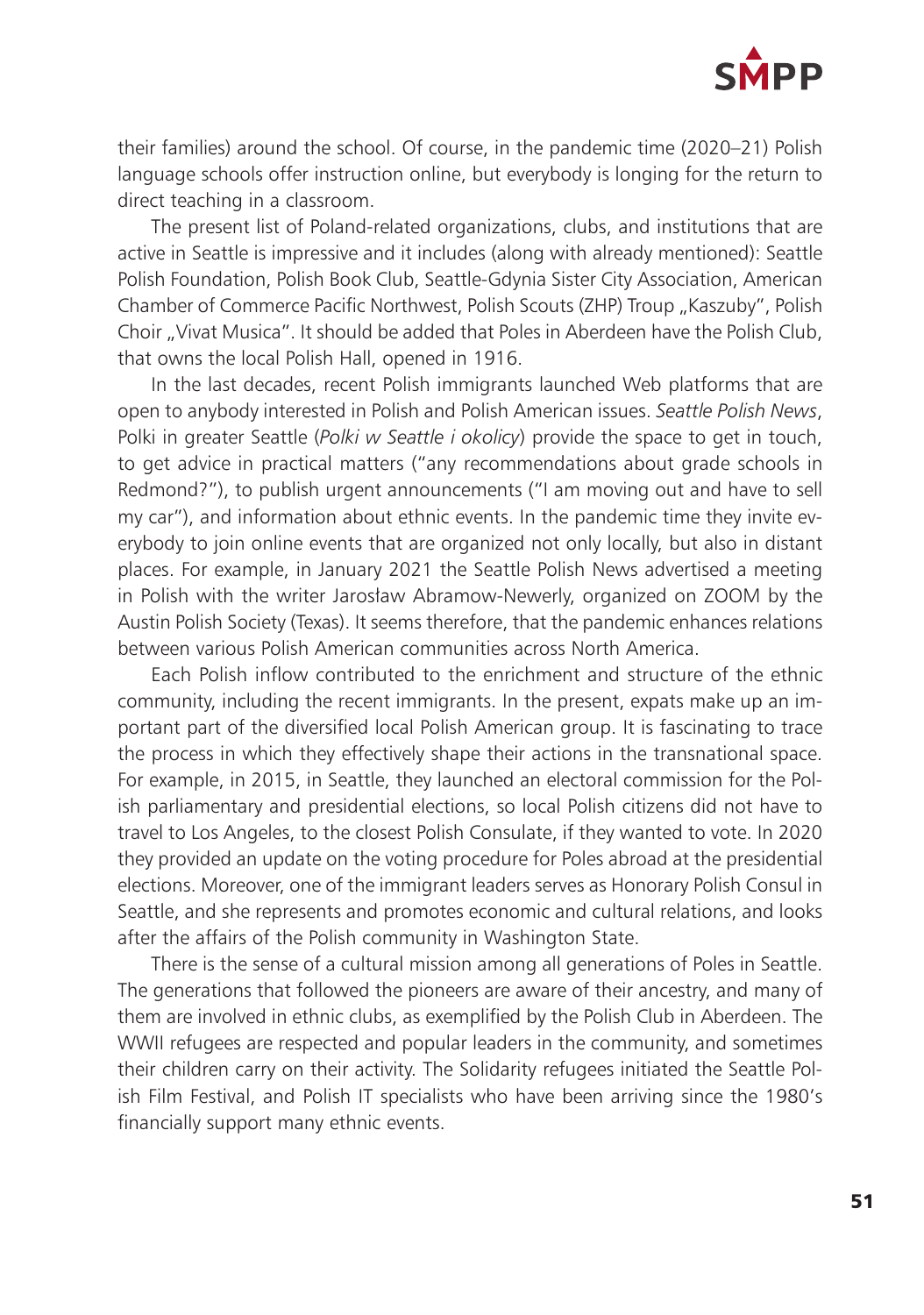## **Conclusion**

In the present day, migration studies focus on migrants' flows within the global economy and less attention is paid to the question of diaspora. Somehow it is assumed that immigrant communities are obsolete. The Seattle case demonstrates however, that some traditional structures flourish – the most important examples would be The Polish Home Association, and the Polish language schools. Moreover, new forms of ethnic activity are developed (web platforms), and they strengthen the social capital bonding within the Polish community.

Clearly the old patterns of the Polish diaspora studies are not helpful in the case of Seattle. There is no Polish neighborhood in the metropolitan area, and the ethnic parishes are important but not essential to the community's life. Moreover, the community is well organized, although it has never reached the institutional completeness, and it never aspired to it. On the other hand, Polish festivals attract thousands of participants, and many Poles gathered to attend a concert (2010) by Garrick Ohlsson whose global career started when he won the Chopin International Piano Competition in Warsaw in 1970.

No doubt, the latest influx of Poles to Seattle revitalized the immigrant community, but at the same time the newcomers don't identify themselves completely with the (old fashioned) Polish diaspora. They have created a stable and effectively operating net of institutionalized ethnic relations, but they often reject a notion of belonging. Moreover, most of them openly reject the notion of Polonia. To grasp the phenomenon and our conceptual inability to name it, at the initial stage of the project, one may call the Polish American group in Seattle an "un-imagined community" (Anderson 1991).

#### **References**

- Alba, R., Foner, N. (2015). *Strangers No More: Immigration and the Challenges of Integration in North America and Western Europe*. Princeton: Princeton University Press.
- Ancestry in the Seattle Area, <https://statisticalatlas.com/metro-area/Washington/Seattle/Ancestry>; accessed January 25<sup>th</sup>, 2021.
- Ancestry in Washington (State), <https://statisticalatlas.com/state/Washington/Ancestry>, accessed January 25<sup>th</sup>, 2021.
- Anderson, B. (1991) *Imagined Communities: Reflections on the Origin and Spread of Nationalism*. London: VERSO.
- Babiński, G. (1977). *Lokalna społeczność polonijna w Stanach Zjednoczonych Ameryki w procesie przemian.* Wrocław: Zakład Narodowy im. Ossolińskich.
- Babiński, G. (1986). *Więź etniczna a procesy asymilacji: przemiany organizacji etnicznych; zagadnienia teoretyczne i metodologiczne*. Warszawa: Państwowe Wydawnictwo Naukowe.
- Barth, F. (1998/1969, ed.). *Ethnic Groups and Boundaries: The Social Organization of Cultural Difference*. Long Grove: Waveland Press.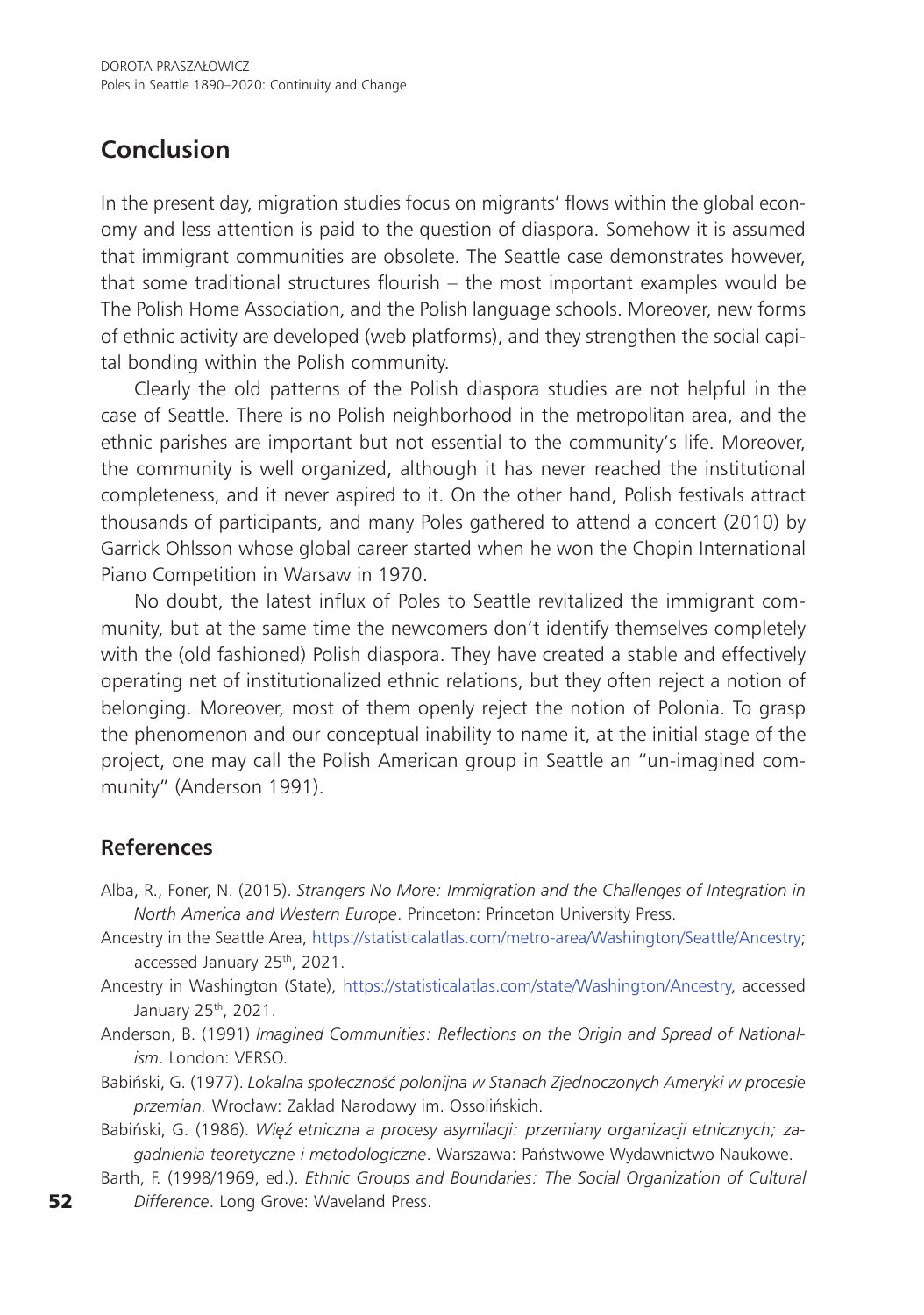

- Best public universities in the United States 2021, [https://www.timeshighereducation.com/cn/](https://www.timeshighereducation.com/cn/student/best-universities/best-public-universities-united-states) [student/best-universities/best-public-universities-united-states](https://www.timeshighereducation.com/cn/student/best-universities/best-public-universities-united-states), accessed January 25th, 2021
- Breton, R.(1964). Institutional Completeness of Ethnic Communities and the Personal Relations of Immigrants, *American Journal of Sociology*, vol. 70, no 2, 193–205.
- Brief History of Seattle, <https://www.seattle.gov/cityarchives/seattle-facts/brief-history-of-seattle> accessed May 14th, 2020.
- Bukowczyk, J. (2011). Making Polonia From Many One? Or Many? Or None? Problematizing Polish American Identity, *Polish Review* 56 (3), 187–206.
- Bukowczyk, J. (1991). Poletown: Urban Change in Industrial Detroit: The Making of Detroit's East Side, 1850–1990. Historical monograph prepared for the Community and Economic Development Department, City of Detroit.
- Bukowczyk, J. (1987). *And My Children Did Not Know Me: A History of the Polish Americans.* Bloomington and Indianapolis: Indiana University Press.

Cascadia Now, [https://www.cascadianow.org.](https://www.cascadianow.org) Accessed October 16<sup>th</sup>, 2020.

- Castles, S., de Haas, H., Miller, M. J. (2014). *The Age of Migration. International Population Movements in the Modern World*. Fifth Edition, New York: Palgrave.
- Cone, M., Droker, H., Williams, J. (2003). *Family of strangers: building a Jewish community in Washington State.* Seattle: Washington State Jewish Historical Society.
- Confusion and panic over unemployment benefits in WA after Trump fails to sign COVID-19 relief bill, [https://www.kiro7.com/news/local/confusion-panic-over-unemployment-benefits](https://www.kiro7.com/news/local/confusion-panic-over-unemployment-benefits-wa-after-trump-fails-sign-covid-19-relief-bill/)[wa-after-trump-fails-sign-covid-19-relief-bill/,](https://www.kiro7.com/news/local/confusion-panic-over-unemployment-benefits-wa-after-trump-fails-sign-covid-19-relief-bill/) accessed January 31st, 2021.
- Conzen.N., Gerber, D. A., Morawska,E., Pozzetta G. E.,Vecoli, R. J. (1992). The Invention of Ethnicity: A Perspective from the U.S.A. *Journal of American Ethnic History,* 12(1) (Fall), 3–41.
- Drinkwater S., Garapich. (2015). Migration Strategies of Polish Migrants: Do They Have Any at All? *Journal of Ethnic and Migration Studies*, 41 (12),1909–1931.
- Erdmans, M. (1998*). Opposite Poles: Immigrants and Ethnics in Polish Chicago, 1976–1990.*  University Park:Pennsylvania State University Press.

Follett, M. P. (1919). Community is a process. *The Philosophical Review*, Vol. 28, No. 6: 576–588.

- Fiń, A. (2018). Between neighbors between immigrants. Poles and Ukrainians in the United States during the time of Cold War: a few reflections*. Ad Americam* vol. 18, 35–50. DOI: 10.12797/AdAmericam.18.2017.18.03.
- Foner, N. (2005). *In a New Land: A Comparative View of Immig*ration. New York: New York University Press.
- Foner, N., Fredrickson, G. (2004 eds.). *Not Just Black and White: Historical and Contemporary Perspectives on Immigration, Race, and Ethnicity in the United States*. New York: Russell Sage Foundation.
- Glick Schiller, N. (1977). Ethnic Groups are Made Not Born. in: Hicks G., Leis, P. (eds.), *Ethnic Encounters: Identities and Contexts*, North Scituate, Massachusetts: Duxbury Press: 23–35.
- Grant, F. J. (1891). *History of Seattle, Washington with illustrations and biographical sketches of some of its prominent men and pioneers*... New York: American Publishing and Engraving Co.
- Hannerz, U. (1980). *Exploring the City: Inquiries Toward an Urban Anthropology*. New York: Columbia University Press.
- Jepsen, D. J., Norberg, D. J. (2017). *Contested Boundaries: A New Pacific Northwest History*. Hoboken, N.J.: John Wiley & Sons.
- Janeczek, J. (1993) POLISH HOME ASSOCIATION 75TH. ANNIVERSARY-SEATTLE. Seattle.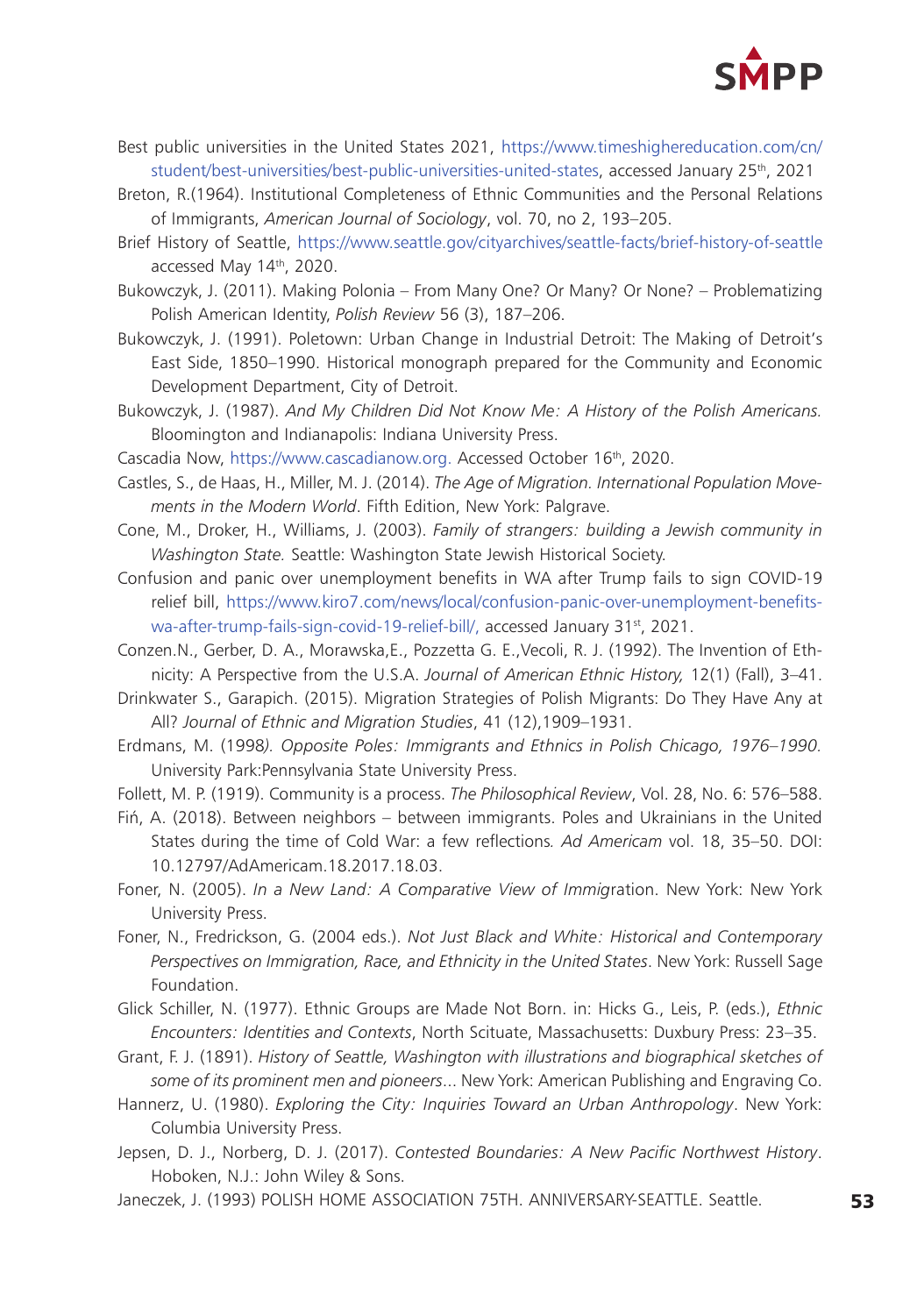- Lesser, J., (2017). Remaking Ethnic Studies in the Age of Identities. in: Rein, R., Rinke, S., Zysman, N. (eds.). *The New Ethnic Studies in Latin America*. Leiden & Boston: BRILL, 7–15.
- Klondike Gold Rush (2018), [https://www.history.com/topics/westward-expansion/klondike-gold](https://www.history.com/topics/westward-expansion/klondike-gold-rush)[rush](https://www.history.com/topics/westward-expansion/klondike-gold-rush), accessed November 27<sup>th</sup>, 2010.
- Kott, R., Changes to the Polish Home Building and Property 1950–2000. Undated manuscript.
- Kowalski, L. (2007). *Pe Ell's Polish Pioneers*. Centralia, Washington: Gorham Printing.
- Kowalski, L. (2008). *Pe Ell's Polish Heritage*. Centralia, Washington: Gorham Printing.
- Kronika. Zarys Historii Polskiej Parafii w Północno-Wschodniej Części Stanu Waszyngton, niepublikowany rękopis (the copy shared by K. Untersteiner).
- Kulpińska, J. (2019). *Transatlantyckie trendy migracyjne na przestrzeni stulecia. Studium przypadku wychodźstwa z powiatu strzyżowskiego*. Kraków: Księgarnia Akademicka.
- Lesser, J. (2017), New Architecture of Ethnic Studies, in: R. Rein, S. Rinke, N. Zysman, (eds.), *The New Ethnic Studies in Latin America*, Leiden/Boston: Brill 2017.
- McNulty, Y., Brewster. (2016). Theorizing the meaning(s) of 'expatriate': establishing boundary conditions for business expatriates. *The International Journal of Human Resource Management*, 28(1), 27–61.
- Massey, D. Magaly, S. (2010). *Brokered Boundaries: Immigrant Identity in Anti-Immigrant Time.,* New York: Russelle Sage Foundation.
- Morawska, E. (1988). Polonijne społeczności lokalne i ich przemiany. Szkic wstępny, in:: Kubiak H., Kusielewicz E., Gromada, T. (eds.), *Polonia amerykańska. Przeszłość i współczesność*. Wrocław: Ossolineum: 371–398.
- Morawska, E. (2009). *A Sociology of Immigration. (Re)Making Multifaceted America*. London-New York: Palgrave Macmillan.
- Morawska, E. (2018). [Multifarious Transnational Engagements of Contemporary Diaspora Mem](http://repository.essex.ac.uk/21281/)[bers: From Revolving-door Universalists to Multi-nationals and Site-Hopping Vagabonds](http://repository.essex.ac.uk/21281/). *Diaspora*, 20(1), 1–19.
- Mucha, J. (1996). *Everyday life and festivity in a local community: Polish-Americans in South Bend, Indian.,* New York: Columbia University Press.
- Nicandri, D. (1978). *Italians in Washington State: Emigration, 1853–1*924. Washington State American Revolution Bicentennial Commission.
- *100 Years of the Polish Home Association, 100 Lat Stowarzyszenia Domu Polskiego, 1918–2018*  (Album Jubileuszowy), Altona, MB (Canada): Friesens 2018.
- Pacyga, . (2019), *American Warsaw: The Rise, Fall, and Rebirth of Polish Chicago.* Chicago: University of Chicago Press.
- Polish Catholics keep traditions alive … (2009), [http://www.seattlearchdiocese.org/Assets/Par](http://www.seattlearchdiocese.org/Assets/Parishes/1428_Jan8.pdf)ishes/1428 Jan8.pdf, accessed July 10th, 2019
- Polish church in Pe Ell falls to time, [https://www.theolympian.com/news/local/article25249228.](https://www.theolympian.com/news/local/article25249228.html) [html](https://www.theolympian.com/news/local/article25249228.html), accessed January 26th, 2021
- Portes, A. (2010). Migration as Social Change: Some Conceptual Reflections. *Journal for Ethnic and Migration Studies*, 36(10), 1537–1563.
- Praszałowicz, D. (1999*). Stosunki polsko-niemieckie na obczyźnie: Polscy i niemieccy imigranci w Milwaukee, Wisconsin (USA) 1860–19*20 [Polish-German Relations Abroad: Polish and German Immigrants in Milwaukee, Wisconsin 1860–1920]. Kraków: Universitas.
- Praszałowicz, D. (2005). Old Neighbors in the New World. Germans, Jews, Poles and Ruthenians on Manhattan Lower East Side. *Przegląd Polonijny*, (4), 77–92.

54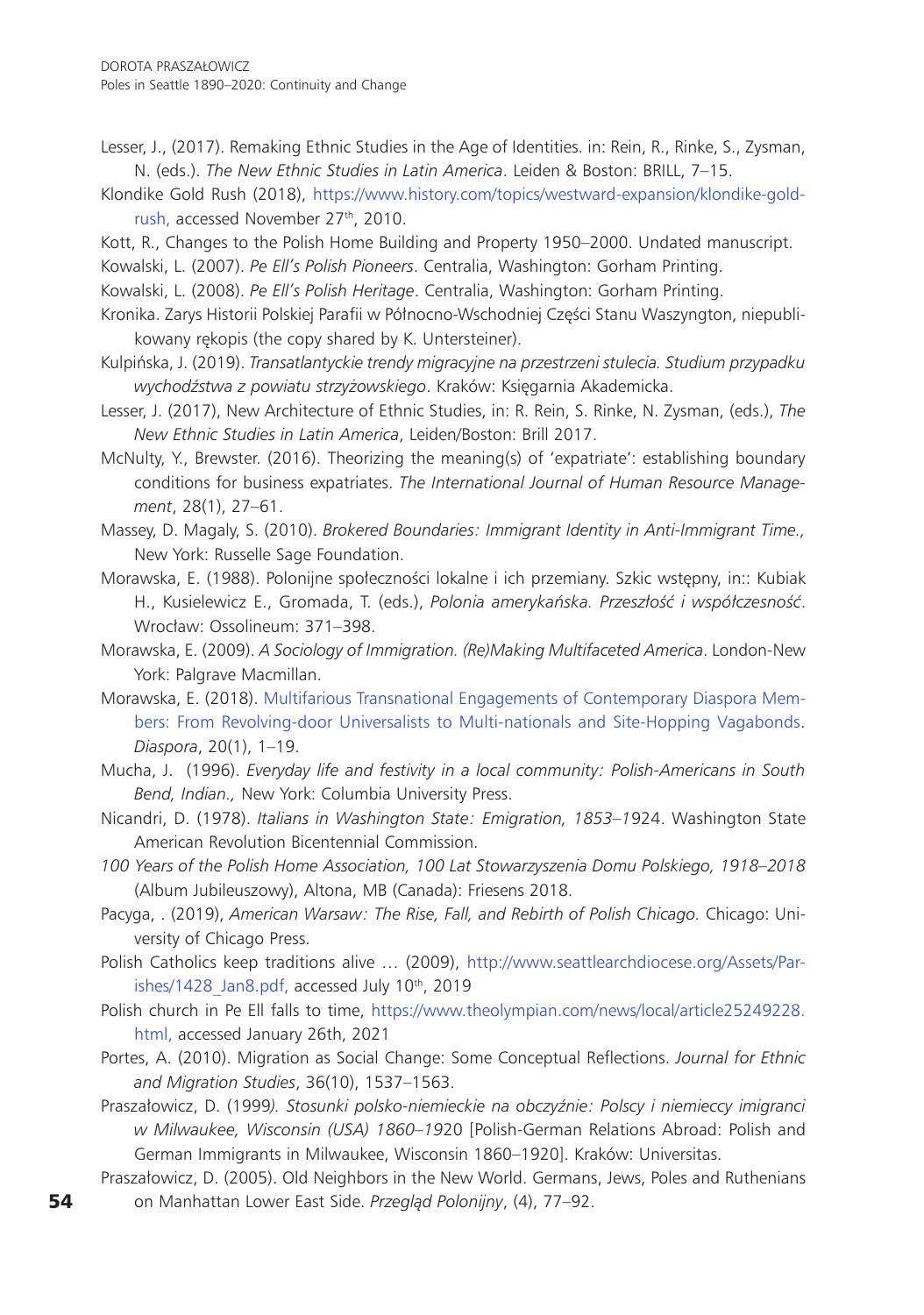

- Putnam, R. (2000). *Bowling Alone: The Collapse and Revival of American Community*. New York: Simon & Schuster.
- Radzilowski, J. (2002). A New Poland in the Old Northwest: Polish Farming Colonies on the Northern Great Plains, *Polish American Studies* 59(2) (Autumn), 79–96.
- Sassen, S. (2005). The Global City: Introducing a Concept, *Brown Journal of World Affairs*, 11(2), 27–43.
- Schoenberg, W. P., S.J. (1987). *A History of the Catholic Church in the Pacific Northwest, 1743- 1983*. Portland. Oregon: The Pastoral Press.
- Seattle homeless population is third largest in U.S., after LA and NYC, [https://www.kuow.org/](https://www.kuow.org/stories/here-s-how-seattle-and-washington-compare-to-national-homeless-trends) [stories/here-s-how-seattle-and-washington-compare-to-national-homeless-trends](https://www.kuow.org/stories/here-s-how-seattle-and-washington-compare-to-national-homeless-trends), accessed January 25<sup>th</sup>, 2021.
- Seattle Lithuanians, [http://seattlelithuanians.com/en/about/,](http://seattlelithuanians.com/en/about/) [https://scandinavian.washington.edu/](https://scandinavian.washington.edu/baltic-studies-program) [baltic-studies-program](https://scandinavian.washington.edu/baltic-studies-program), accessed January 31<sup>st</sup>, 2021.
- Seattle Parks and Recreations, <https://www.seattle.gov/parks/about-us/park-history>, accessed November 24, 2020.
- Seattle-Washington, [https://www.britannica.com/place/Seattle-Washington,](https://www.britannica.com/place/Seattle-Washington) accessed October 15th, 2020.
- Sosnowska-Jordanovska, A. (2010). Poles, Jews, and Puerto Ricans: Polish Greenpoint Community Leaders on New York City Ethnic Groups. in: Burbic, J., Glass, W. (eds) *Beyond Imagined Uniqueness: Nationalisms in Contemporary Perspectives*, Newcastle upon Tyne: Cambridge Scholars Publishing, 409–432.
- Taylor, P. A. (1971). *The Distant Magnet: European Emigration to the USA*. London: Eyre & Spottiswoode.
- Turner, F. (1893). The Significance of the Frontier in American History,
- A paper read at the meeting of the American Historical Association in Chicago, 12 July 1893, during the World Columbian Exposition, [http://nationalhumanitiescenter.org/pds/gilded/empire/](http://nationalhumanitiescenter.org/pds/gilded/empire/text1/turner.pdf) [text1/turner.pdf](http://nationalhumanitiescenter.org/pds/gilded/empire/text1/turner.pdf), accessed December 2, 2020
- Vertovec, S. (2009). *Transnationalism*, Abington, Oxfordshire: Routledge.
- Walaszek, A. (1994). *Światy imigrantów: tworzenie polonijnego Cleveland: 1880–1930*. Kraków: NOMOS.
- Waters, M. C, Reed U., Marrow, H. (2007). *The New Americans: A Handbook to Immigration Since 196.,* Cambridge, MA: Harvard University Press.
- Waters, M. C. (1990). *[Ethnic Options: Choosing Identities in America](https://scholar.harvard.edu/marywaters/publications/ethnic-options-choosing-identities-america)*. Berkeley: University of California Press.
- White, A. (2014). Double Return Migration: Failed Returns to Poland Leading to Settlement Abroad and New Transnational Strategies, *International Migration Review*, 52(6): 72–84.

#### **Links**

<https://statisticalatlas.com/place/Washington/Seattle/Ancestry>

<https://theuspopulation.com/seattle-population/>

<https://depts.washington.edu/moving1/migrationhistory-states.shtml>

<https://www.seattle.gov/cityarchives/seattle-facts/brief-history-of-seattle>

<https://historicseattle.org/advocacy/landmarks-historic>

<https://www.oneearth.org/bioregions/>